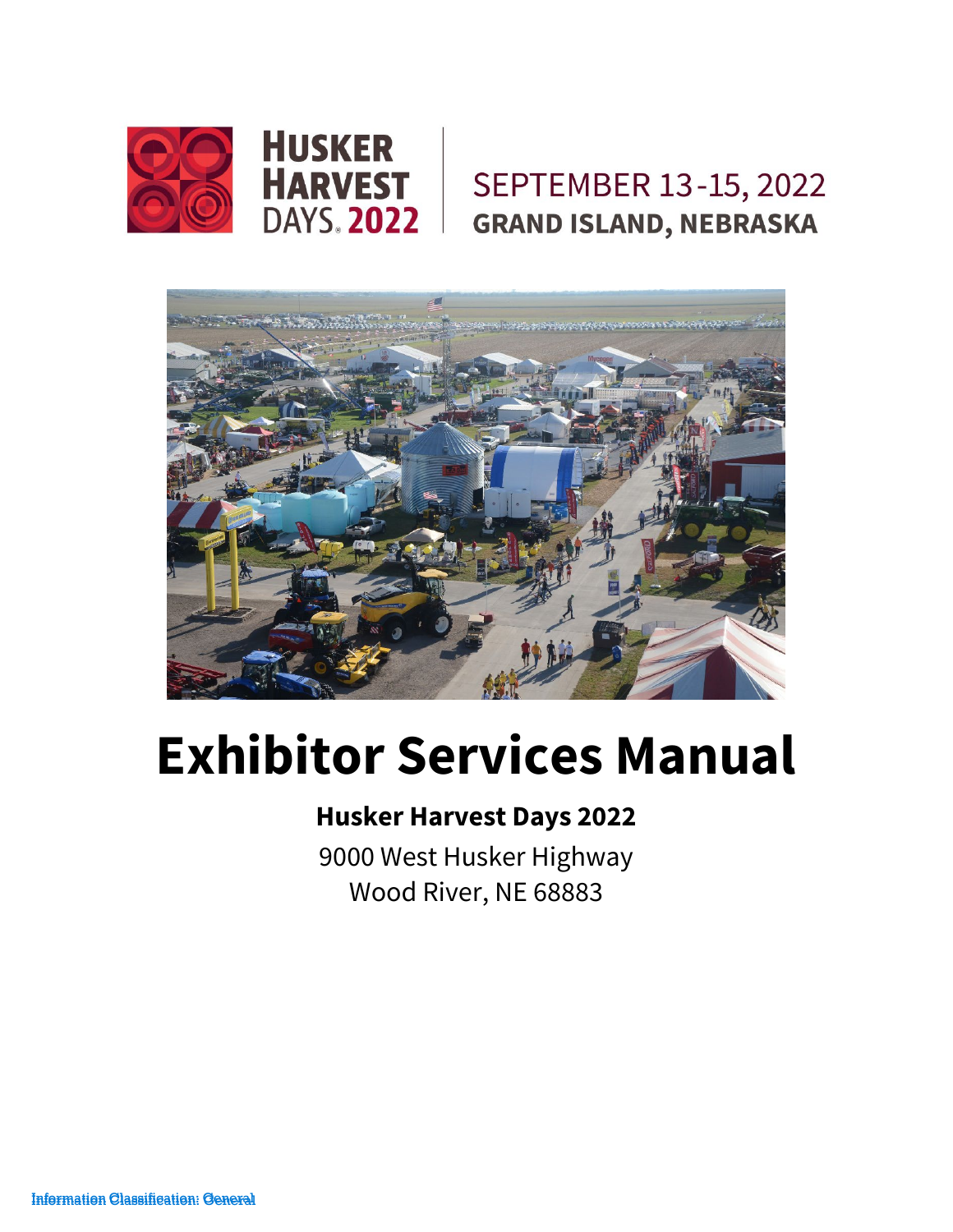#### **Approved Exhibitor Services Vendors**

Service providers listed below have been pre-qualified by Husker Harvest Days. Exhibitors who utilize vendors who are not listed below will be responsible for their vendor's liability, any passes for access, and any post show cleanup. It is strongly advised that only those vendors listed below be used.

#### **Audio-Visual/SoundService**

Audio Visual Service Center Mike Schnepel 8521 Hanover Industrial Drive Columbia, IL 62236 Phone: 618.504.1250 Cell/On-Site: 618.363.9575 [mi](mailto:mike@avsc.net)[ke@avsc.net](mailto:ke@avsc.net)

#### **Catering**

Grand Island Hy-Vee Shari King 308.381.3678 [1221cateringmgr@hy-vee.com](mailto:1221cateringmgr@hy-vee.com)

#### **Concessions**

Grand Island Central Catholic Middle School &High School Sue: 308.390.0876

Grand Island Senior High School – The Hula Hut Phone: 308.379.1651 John Wemhoff: [johnwemhoff@yahoo.com](mailto:johnwemhoff@yahoo.com) Cindy Wemhoff: [cindywemhoff@gmail.com](mailto:cindywemhoff@gmail.com)

Sutton Christian Schools - The Pork Place Sara Johnson[: ajsj01@gmail.com](mailto:ajsj01@gmail.com) Phone: 402.984.7257

Wood River Rural High School Booster Club Joyce Willoughby: 308.379.3511 Pre-Show and Show Orders call Jodi Rauert: 308.380.7475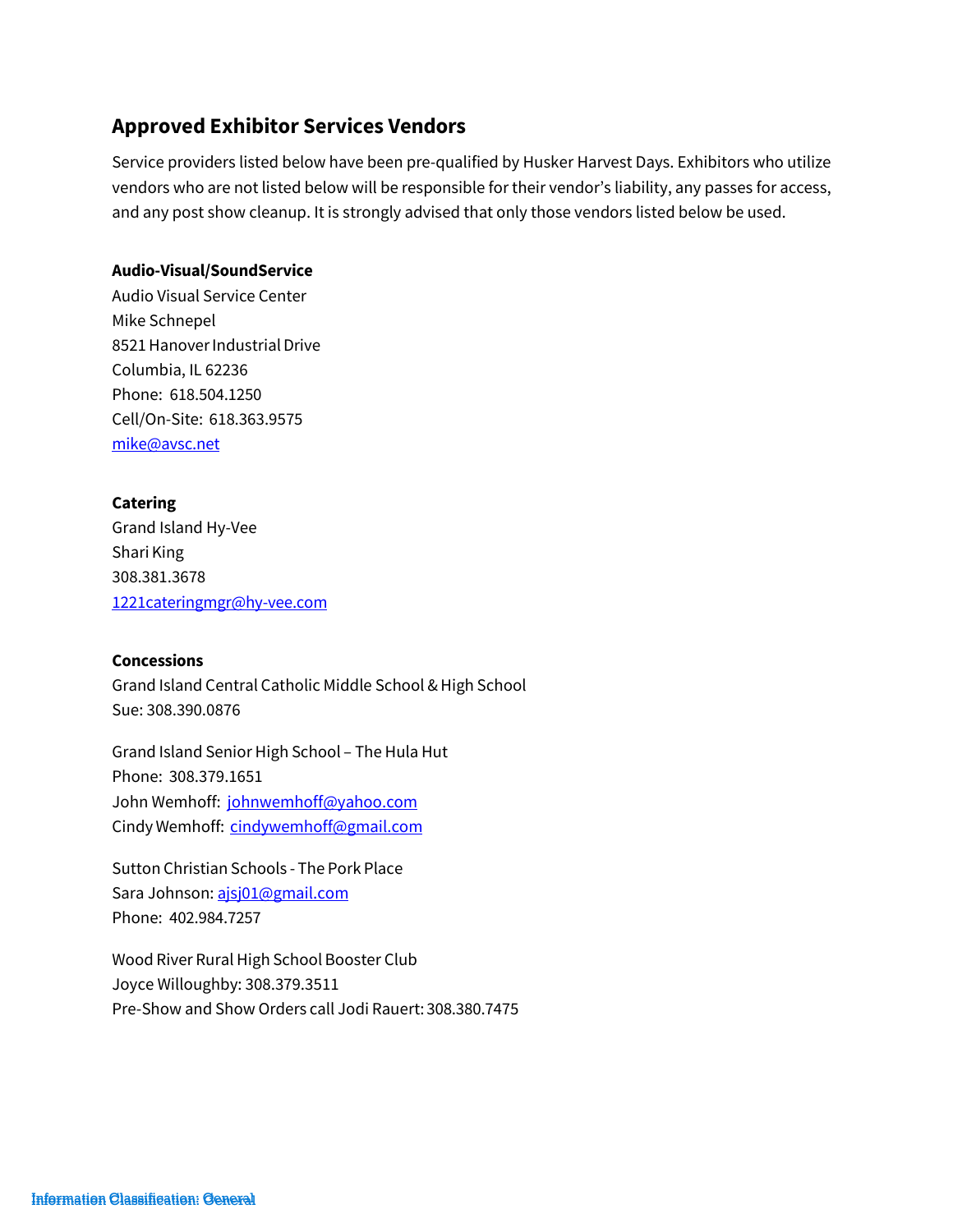#### **Shipping, Transportation Services and Booth Decor**

**GES** 800.801.7648 International: 702.515.5970 Monday - Friday 6:00AM - 2:30PM PST Please see below link for shipping information and ordering services: Link placeholder

#### **Electrician**

Van's Electric Myrl Wieland Office: 308.382.5656 Fax: 308.382.0376 Mobile: 308.370.6873 [sparkymyrl@aol.com](mailto:sparkymyrl@aol.com)

#### **Equipment &Tool Rental**

Sunbelt Rentals, Inc. \*\*Contact Sunbelt for forklift training\*\* Jason Dorworth Office - (217) 875-2020 Mobile - (217) 331-3461 [jason.dorworth@sunbeltrentals.com](mailto:jason.dorworth@sunbeltrentals.com)

#### **Generator Power and AC Rental**

Sunbelt Rentals Pump & Power Marc Kotenko Cell: 517.295.9967 [Marc.kotenko@sunbeltrentals.com](mailto:Marc.kotenko@sunbeltrentals.com)

#### **Forklift**

Twin Forks Lift Service 6446 S Schauppville Rd Wood River, NE 68883 308-390-9632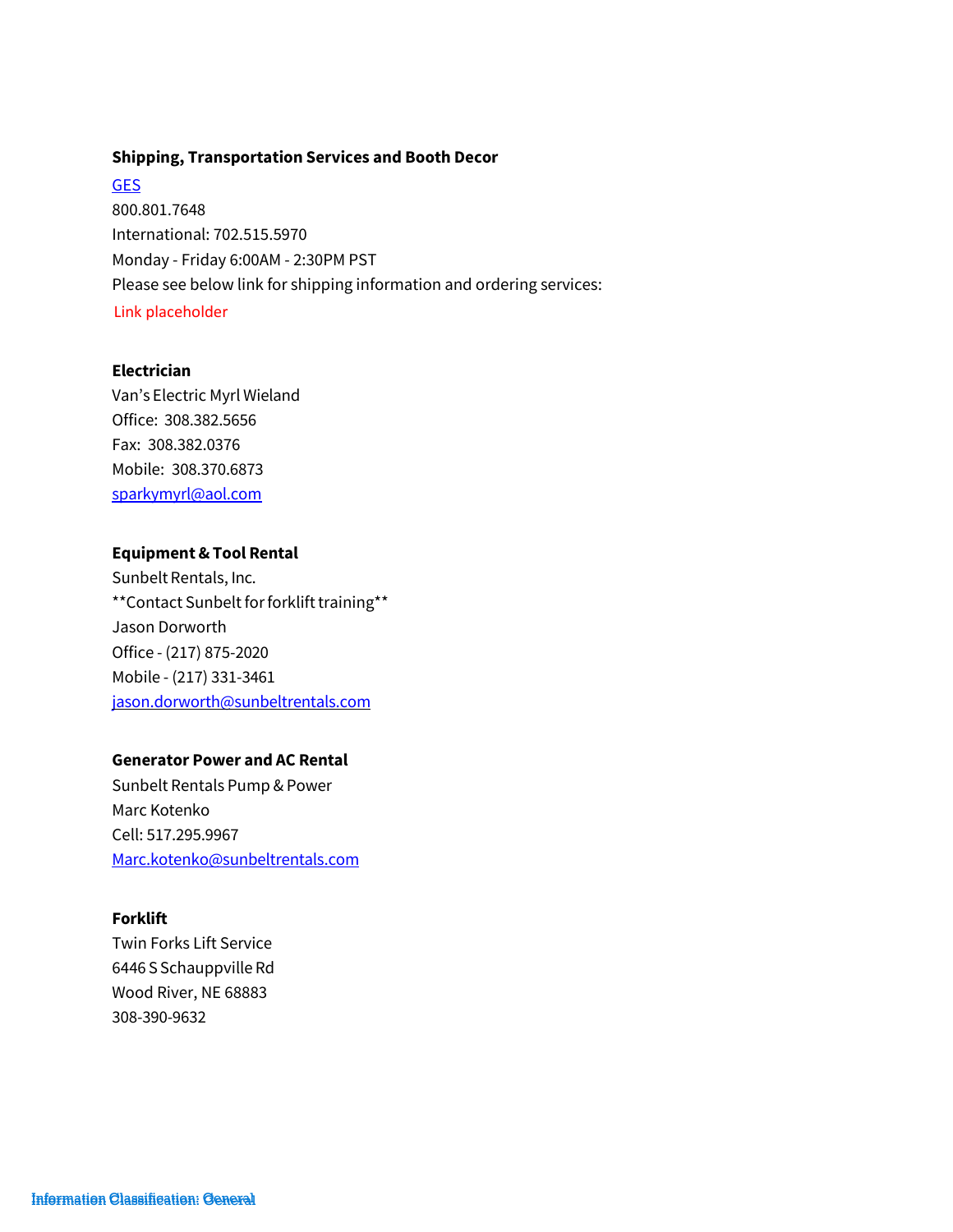**Fuel** AuroraCo-opGrand Island 308.382.3030 *Caution – No fueling of any kind during show hours*

#### **Golf Carts**

Pending

#### **Ice**

Arctic Glacier Russ Stevens 402.672.4496

#### <span id="page-3-0"></span>**Internet/IT Support**

KDSI Internet Services Jeanie Edghill or Adam Fischer Attn: HHD Internet Services PO Box 1328 Grand Island, NE 68802 Phone: 888.382.5670 Fax: 308.382.2166 [HHD@k](#page-3-0)[sdi.com](mailto:HHD@ksdi.com)

#### **CORManaged Services**

Doug Cramer PO BOX 78 Grand Island, NE 68802 Phone: 308.381.0561 Cell: 308.380.1439 [doug@cormsp.com](mailto:doug@cormsp.com)

#### **Landscaping/ Wood Chips**

Xylem Ltd. Barb Dornfeld 18715 Rt. 84N. Cordova, IL 61242 Phone: 309.781.3888 24 Hour/On Site Cell Phone: 309.781.3888 Barb@x[ylemltd.com](mailto:Barb@xylemltd.com)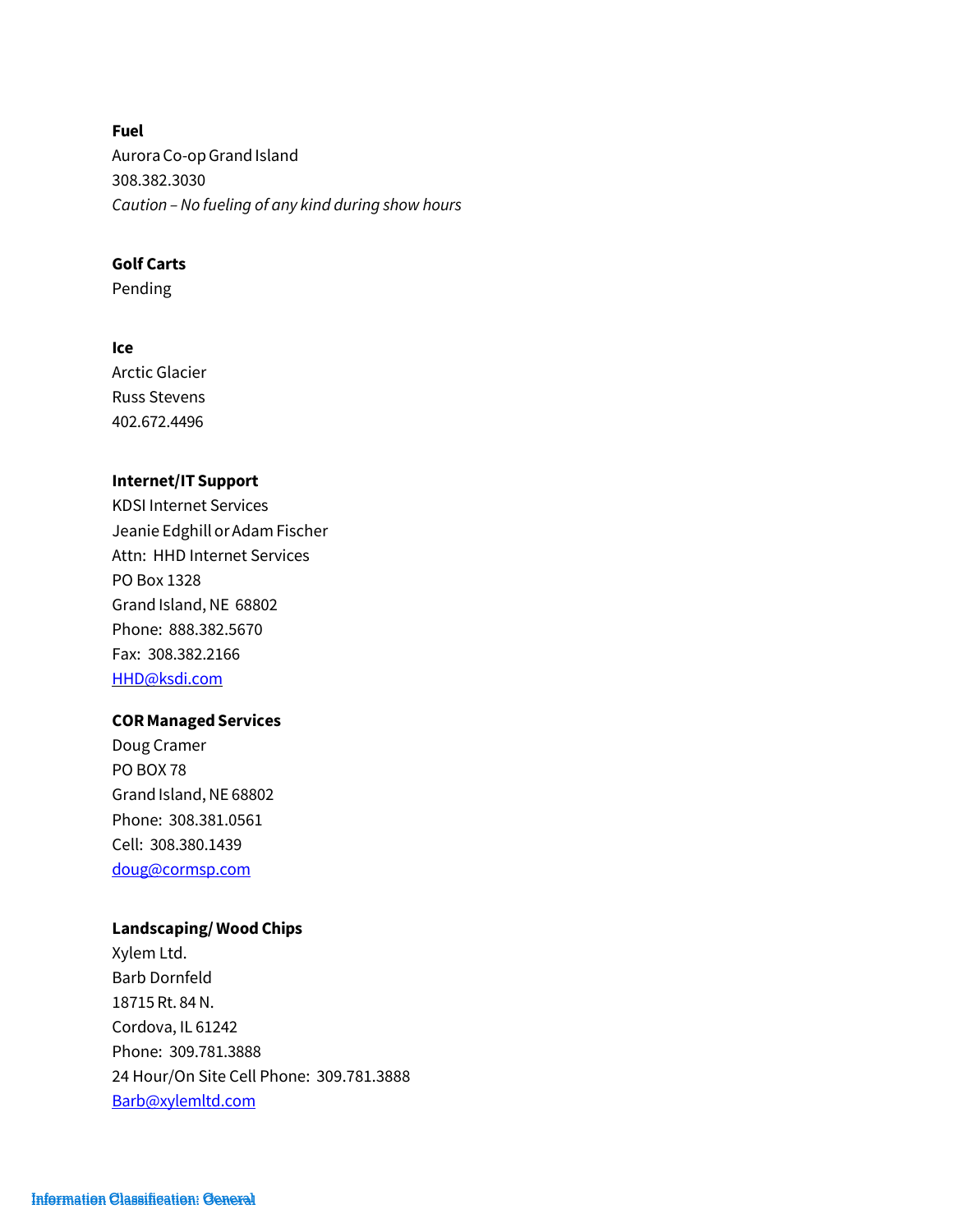#### **Landscaping/ Wood Chips - Continued**

FarmShowLandscape Dan Gregory 1499 N 2200 E Road Watseka, IL 60970 Phone: 815.383.8666 24 Hour/On Site Cell Phone: 815.383.8666

#### **Turf Pro**

7730 S. Monitor Road Grand Island, NE 68803 Main Office: 308-382-6261 Cell: 308-380-0405 [skramer@hamilton.net](mailto:skramer@hamilton.net)

#### **Port-A-Johns**

SOS Portable Toilets Inc. 402.463.8073

#### **Power Washing**

Showtime Mobile Washing Andy Miller&AmandaGorton 3311 N. Broad Street Fremont, NE 68025 Phone: 814.404.5109 24 Hour/On-Site Cell Phone: 402.618.7389 [showtimewashing@gmail.com](mailto:showtimewashing@gmail.com)

#### **Total Appearance Exhibit Services, Inc.**

Janet Macdonald or Daryl Carnes 3700 W. Blackjack Ridge Road Prescott, AZ 86305 24 Hour Contact/Cell Phone: 928.443.0678